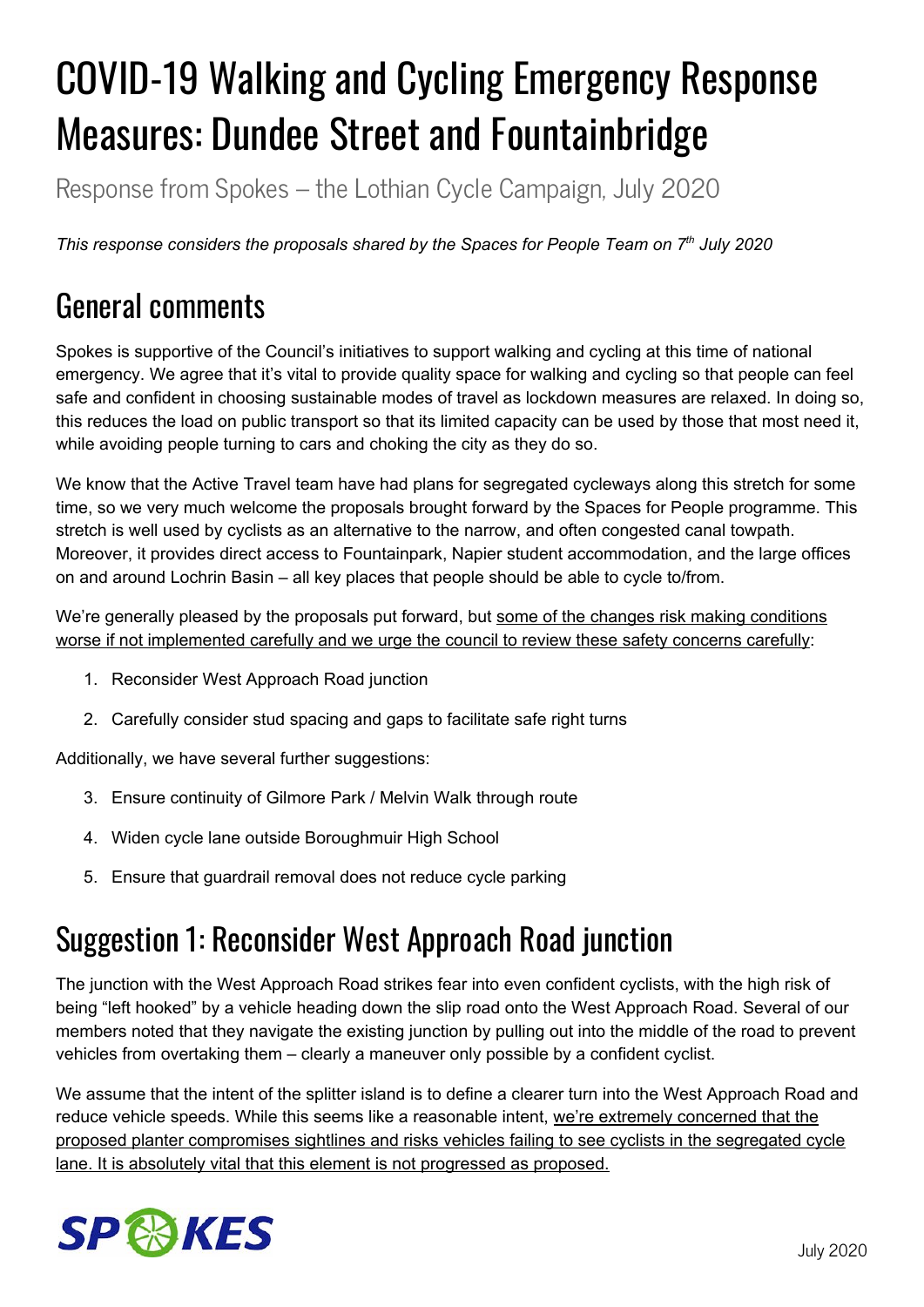Measures like speed bumps and give way lines would help to reduce vehicle speeds to a minimum and to maximise the chance that vehicles give way to cyclists. But there will always be a risk that a vehicle fails to do so, and with potentially disastrous consequences. The only way to make the junction truly safe is to close the slip road altogether, and we urge the Council to consider this carefully.

## Suggestion 2: Carefully consider stud spacing and gaps to facilitate safe right turns

We're very concerned that the temporary kerbs as shown in the drawings don't always leave sufficient gaps to enable a cyclist to safely pull out into the middle of the road to execute a right turn. Insufficient gaps risk a cyclist trying to cut between the studs, with the risk that they hit one and fall off.

We appreciate that there's a trade off between affording cyclists protection using the kerbs and leaving gaps to facilitate right turns (into as well as out of the cycleway). But overall we feel the proposals don't get the balance right and we note the following right turns where the proposed spacing looks inadequate (major ones in bold):

- **Henderson Terrace**
- Dundee Terrace
- Fowler Terrace
- Yeaman Place
- Murdoch Terrace
- **Gibson Terrace (for canal access)**
- **Viewforth**
- Drysdale Road
- **Gilmore Park (see below)**
- **Melvin Walk (see below)**
- Lochrin Basin

During gaps in the studs a solid white lane (mandatory cycle lane) and red screen should still be used to delineate the cycle lane and maintain continuity of the cycleway.

#### Suggestion 3: Ensure continuity of Gilmore Park / Melvin Walk through route

The crossing of Fountainbridge at Gilmore Park / Melvin Walk is a key one in the wider route from Bruntsfield (and Marchmont / Morningside) to Haymarket (and eastwards from there). Indeed, this route was previously marked as QuietRoute 7 in previous versions of the Active Travel Action Plan.